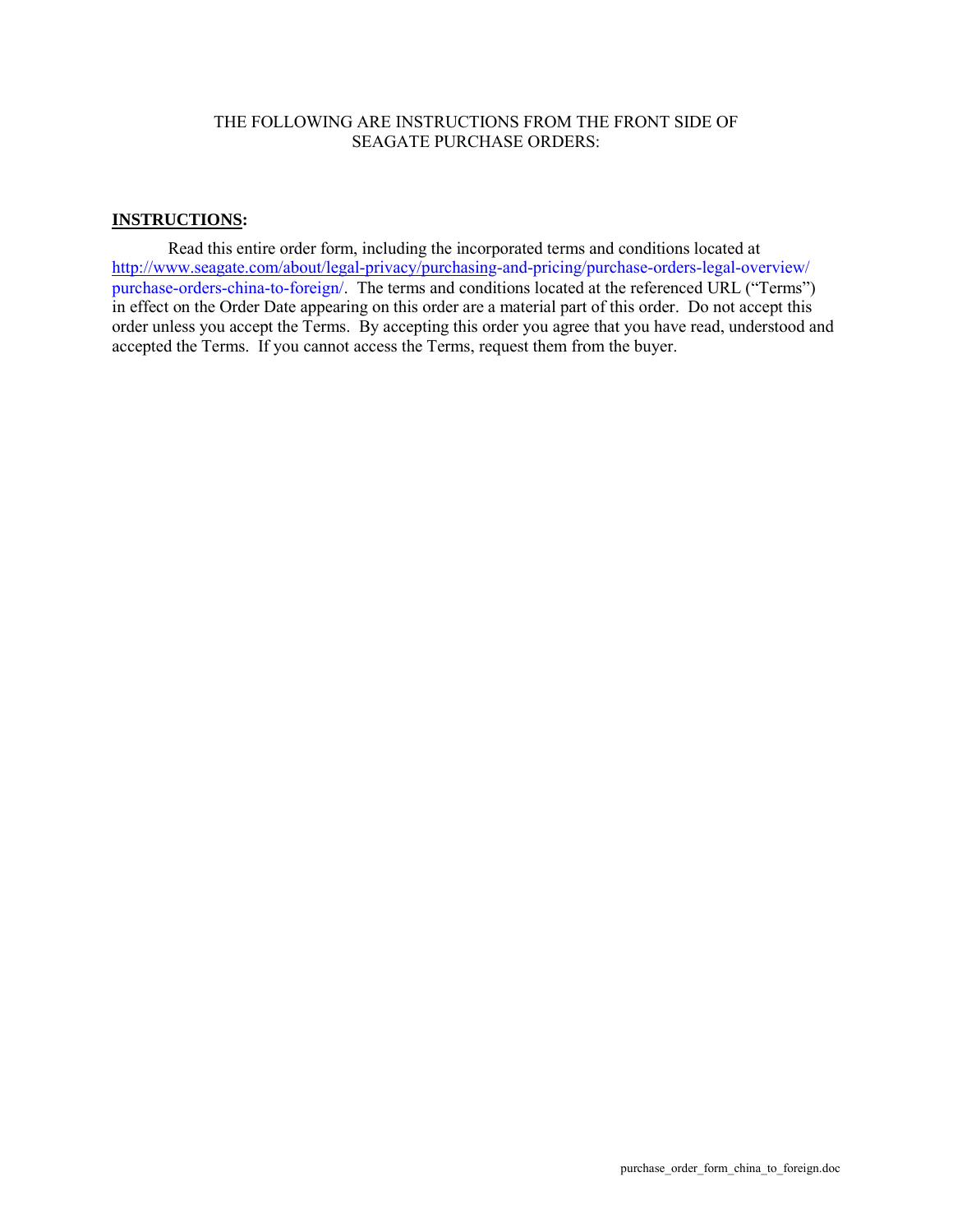# THE FOLLOWING ARE THE CONTRACTUAL TERMS FROM THE BACK SIDE OF SEAGATE PURCHASE ORDERS:

# **PURCHASE ORDER**

#### **1. ACCEPTANCE**

1.1. **Acceptance Must Mirror Offer**. This order is an offer to purchase goods or services under these exact terms only; this order is limited to acceptance of these exact terms without modification.

1.2. **Additional Terms Are Proposals**. Any additional or different terms in your acceptance will be construed as proposals and will not become part of our contract with you unless we agree in writing to your additional terms. All references in this order to "you" or "your" refer to the supplier designated above. All references in this authorization to "us" or "we" refer to Seagate.

1.3. **Existing Agreement**. If we have an existing formal written agreement with you governing our purchase of your goods or services, then the terms in the formal written agreement will supersede any contrary terms in this order.

#### **2. PRICES**

2.1. **Lowest Price**. Your prices may not be greater than any prices you offer to any other customer for the same goods or services in similar quantities and condition from the time when this order is placed with you and the time it is fully performed by you.

2.2. **Last Quoted Price**. If no price is specified in this order, your price must be equal to or less than the last price you previously quoted or charged us.

2.3. **Expenses**. If this order allows for reimbursement of your expenses, you must comply with our Corporate Travel Policy, located at [http://www.seagate.com/about/legal-privacy/corporate-travel-policy,](http://www.seagate.com/about/legal-privacy/corporate-travel-policy/) which is available from us upon request and incorporated into this order.

2.4. **Prepay & Add**. If this order says "prepay & add," then you must prepay all shipping costs and include the actual shipping costs on your invoice as a separate line item.

2.5. **Sales Tax**. If an item is designated as taxable, then include the actual sales tax on your invoice as a separate line item.

2.6. **Prices All Inclusive**. Except for "prepay & add" and goods and services tax charges (if applicable), the total price in this order includes all charges and expenses related to the shipping and delivery of goods or the performance of services. If the price is based on weight of the goods, the weight ordered excludes the weight of any packaging.

2.7. **Invoices**. You will submit a separate invoice to us for each shipment. Your invoice must include this order number and may not cover more than one order.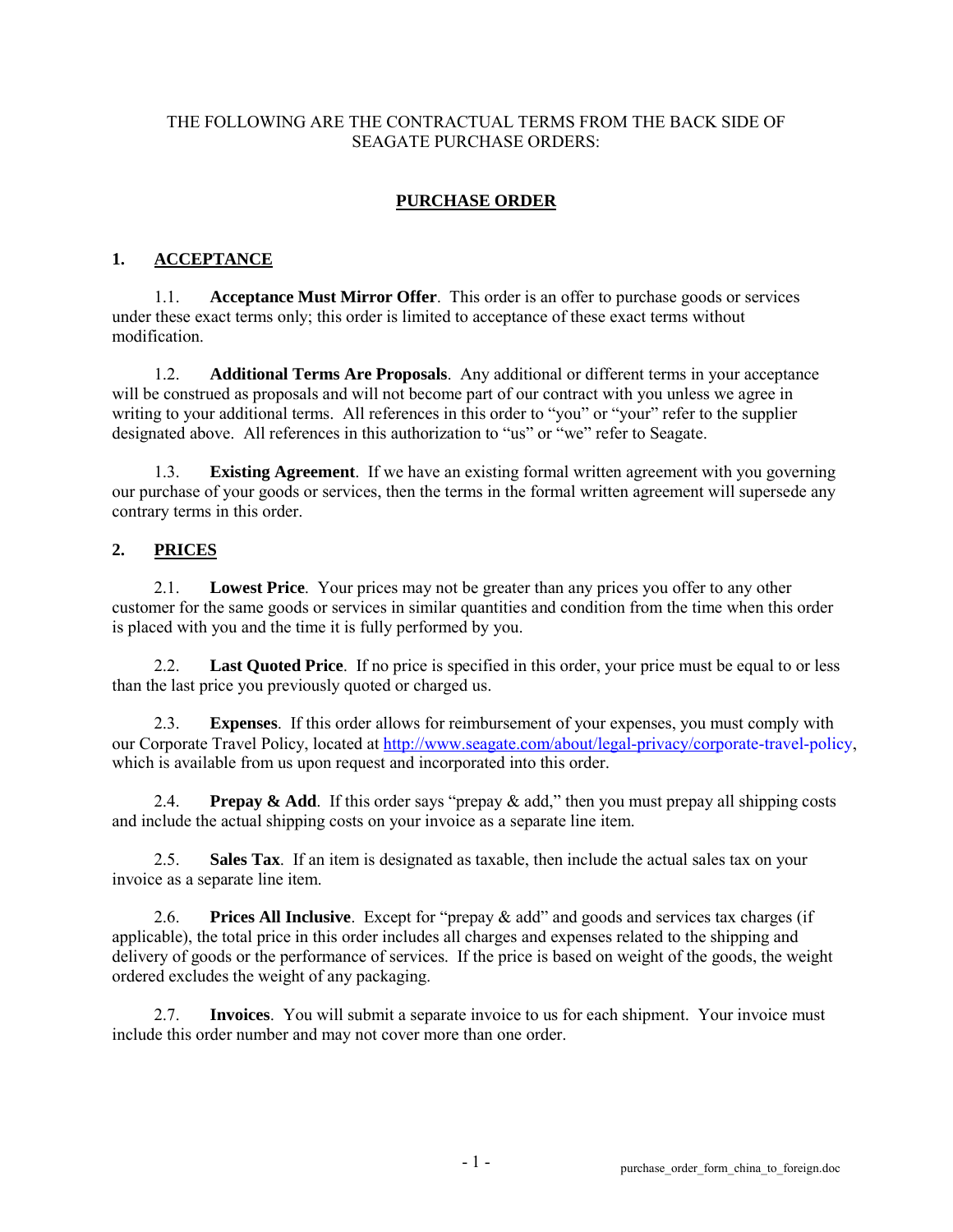#### **3. SHIPPING TERMS**

3.1. **Incoterms**. All shipping terms in this order refer to International Chamber of Commerce, *Incoterms 2010*. If the goods are to be delivered through a "Just-In-Time" (JIT), "Vendor Managed Inventory" (VMI) or "3rd Party Logistics" (3PL) facility, the delivery destination is not the JIT, VMI or 3PL facility, but the Seagate facility that receives the goods after the goods are shipped from the JIT, VMI or 3PL facility.

3.2. **Transfer of Title**. Title of goods will pass to Seagate when delivery is complete according to the designated Incoterm as defined in *Incoterms 2010*.

3.3. **Cargo Insurance**. If the designated Incoterm requires cargo insurance, you must purchase cargo insurance under Institute Cargo Clauses, Clause A (formerly "all risks") of the International Underwriting Association of London, or its successor. If you do not purchase insurance under Clause A, you will bear the risk of loss for all risks that are covered under Institute Cargo Clauses, Clause A.

3.4. **Shipping Instructions**. Ship only the quantities specified in this order. Do not over-ship or under-ship. Ship your goods for arrival on the delivery date specified in this order. Enclose a packing slip with each shipment and print this order number on the packing slip and all invoices. Advise us immediately if you are unable to ship so that your goods arrive on the specified delivery date. In all shipments, you must comply with the Customs Clearance Documentation located at [http://www.seagate.com/about/legal-privacy/legal-term](http://www.seagate.com/about/legal-privacy/legal-terms/customs-clearance-documentation/)s/customs-clearance-documentation, including any applicable country specific requirements identified in the Customs Clearance Documentation, which is also available from us upon request and incorporated into this order.

3.5. **Overshipments and Early Shipments**. If you ship more goods than ordered, or if you deliver the goods earlier than ordered, we may purchase some or all of the goods or return some or all of the goods to you at your risk and expense.

3.6. **Tax or Duty Refunds**. We reserve the right to any tax or duty refunds. You will provide us with any documents necessary to prove importation and to claim duty drawbacks or similar relief.

## **4. PACKAGING AND LABELING**

4.1. **Packaging**. You must package all goods in accordance with good commercial practice and in a manner acceptable to common carriers for shipment at the lowest rate for the goods involved, and adequate to ensure safe arrival of the goods to their destination.

4.2. **Labeling**. Your packaging must be labeled with this order number, the date of shipment, and the names of any consignee and consignor. You must include an itemized packaging sheet with each shipment. You must mark each package with any required handling and shipping information.

## **5. CANCELLATION AND RESCHEDULING**

5.1. **Cancellation for Default**. Time is of the essence under the order. We may cancel this order in whole or in part if you do not deliver the goods or perform the services in full conformance with the warranties in Section 6 within the time specified in this order. If we cancel this order for default and it is later determined that you were not in default, your rights will be construed as if the cancellation was for our convenience under Section 5.3.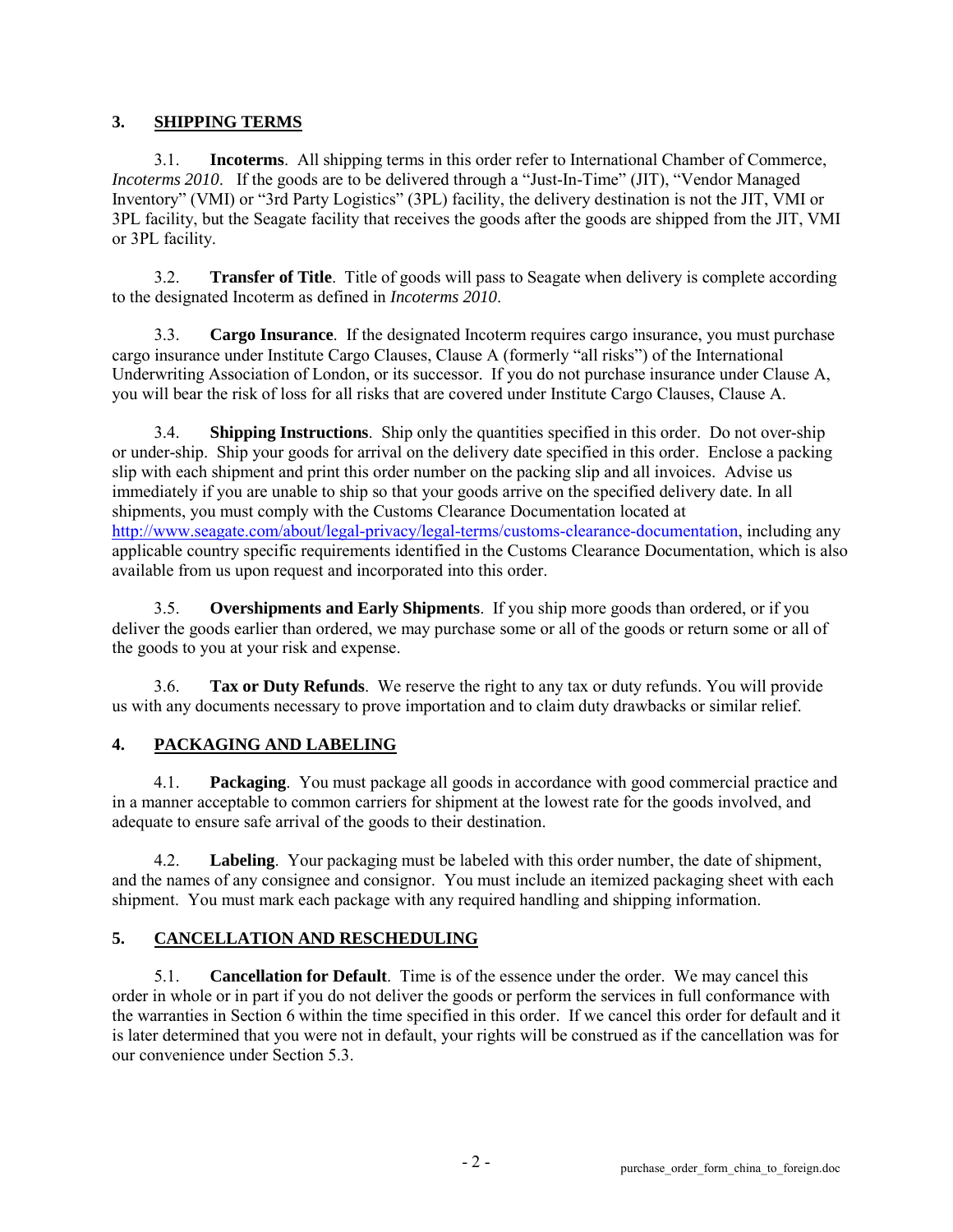5.2. **Cancellation of Government Contract**. If this order bears a United States government contract number, we may cancel this order and any related orders upon notice of termination of the prime contract from the government. If we cancel this order for termination of a US government prime contract, we will provide fair compensation, as provided for under the Contract Settlement Act of 1944 (Public Law 395, 78th Congress).

5.3. **Cancellation for Convenience**. We may cancel this order, in whole or in part, at any time for our convenience. If we cancel this order for our convenience and we give you less than 30 days' notice of cancellation, we will reimburse your actual reasonable out-of-pocket costs that are not capable of being mitigated. To be reimbursed, you must submit your request for reimbursement within 30 days after our notice of cancellation.

5.4. **Work in Progress**. Upon receipt of our notice of cancellation, regardless of the reason for the cancellation, you must immediately stop all work in progress and use your best efforts to mitigate any costs associated with the cancellation. We have the option to purchase your work in progress, including any raw materials you may have obtained to use in your work. Our price to purchase your work in progress will be a prorated price based on the percentage of work remaining to be completed. Our price to purchase any raw materials will be your actual cost. You are not entitled to any other remedy for cancellation of this order except as provided in this section.

5.5. **Rescheduling**. We may reschedule your delivery of goods or performance of services at any time without liability. The new date for delivery or performance will not be more than 180 days beyond the originally scheduled date.

#### **6. WARRANTIES**

6.1. **Warranty Period**. All warranties under this order continue for five years after the date of delivery to us, unless a different warranty period is stated on the face of this order.

6.2. **Warranties Regarding Goods**. You make the following warranties to us regarding all goods you provide under this order:

(a) The goods are new and do not contain any used or refurbished parts.

(b) The goods function properly under normal use, are of good workmanship, free from defect, of merchantable quality, and fit for our intended use.

The goods fully comply with any specifications provided by us, including without limitation our Product Stewardship specification, and any samples or documentation provided by you.

(d) The goods are free of any encumbrances.

(e) The goods do not violate any intellectual property rights of any third party.

6.3. **Warranties Regarding Services**. You make the following warranties to us regarding all services you provide under this order:

(a) You perform the services with reasonable skill and care in a professional manner and in full conformance with any specifications or statements of work provided by us.

Your performance of the services does not violate any intellectual property rights of any third party or any duty of confidentiality you owe to any third party.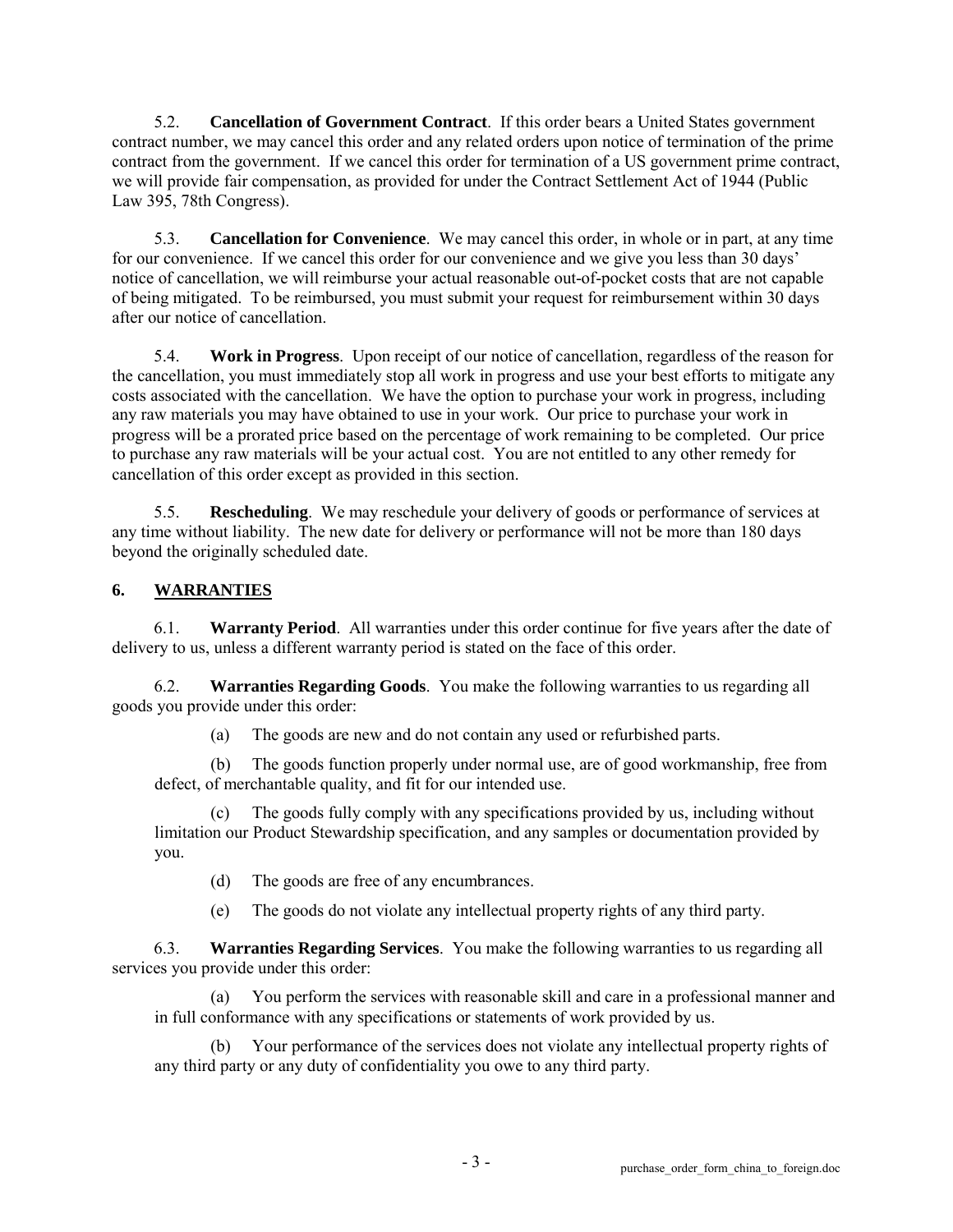6.4. **Other Warranty Terms**. The warranties listed above are in addition to any other warranties expressly made by you or imposed by law. All warranties will survive inspection and payment by us and are assignable to our successors and assigns.

6.5. **Warranty Remedies**. If any goods or services do not meet the warranties, we may, at our option, and without additional cost to us,

(a) require you to repair or replace the goods until the goods meet the warranties,

(b) require you to re-perform any services until the services meet the warranties,

(c) return any of the goods to you at your expense for a full refund,

(d) correct the non-conformance and charge you for the cost to make the correction,

(e) engage a third party to provide substitute goods or services and charge you for the costs of obtaining the substitute goods or services from the third party.

6.6. **Remedies Nonexclusive**. The remedies listed above are in addition to any other remedies available to us in law or equity. Our review and approval of your materials or designs will not relieve you of the warranties.

## **7. LIMITATION OF LIABILITY**

7.1. **Limitation of Amount of Liability**. Our maximum liability to you arising out of this order, regardless of the basis of liability or the form of action, will not exceed the total price stated in this order plus goods and services tax and prepay & add charges.

7.2. **Limitation of Type of Liability**. We will not be liable to you for any indirect, special, incidental, or consequential damages, however caused, regardless of whether we are advised of the possibility of such damages.

7.3. **Exclusion of Liability of Our Employees**. Our officers, directors, employees, affiliates and other agents are not personally liable to you under this order, and will not be liable to you under any claim related to this order.

7.4. **Purpose**. The purpose of this section is to limit our potential liability arising out of this order, and that allocation of risk is reflected in the prices. This Section 7 will apply despite the failure of any remedy of its essential purpose.

#### **8. INTELLECTUAL PROPERTY RIGHTS**

8.1. **Preexisting Intellectual Property**. We own all intellectual property rights related to any information or items we provide you. You may not use our intellectual property except to benefit us.

8.2. **Developed Intellectual Property**. The goods or services ordered are specially ordered or commissioned by us and are works made for hire. You grant to us, without further consideration, all interest in any intellectual property developed by you during your performance of any services or delivery of any goods under this order. You must immediately disclose to us any intellectual property developed by you arising out of your performance of the services. You agree to take all necessary actions to effect your grant and assign your interest in any intellectual property developed by you including but not limited to executing all documents as may be required under applicable laws.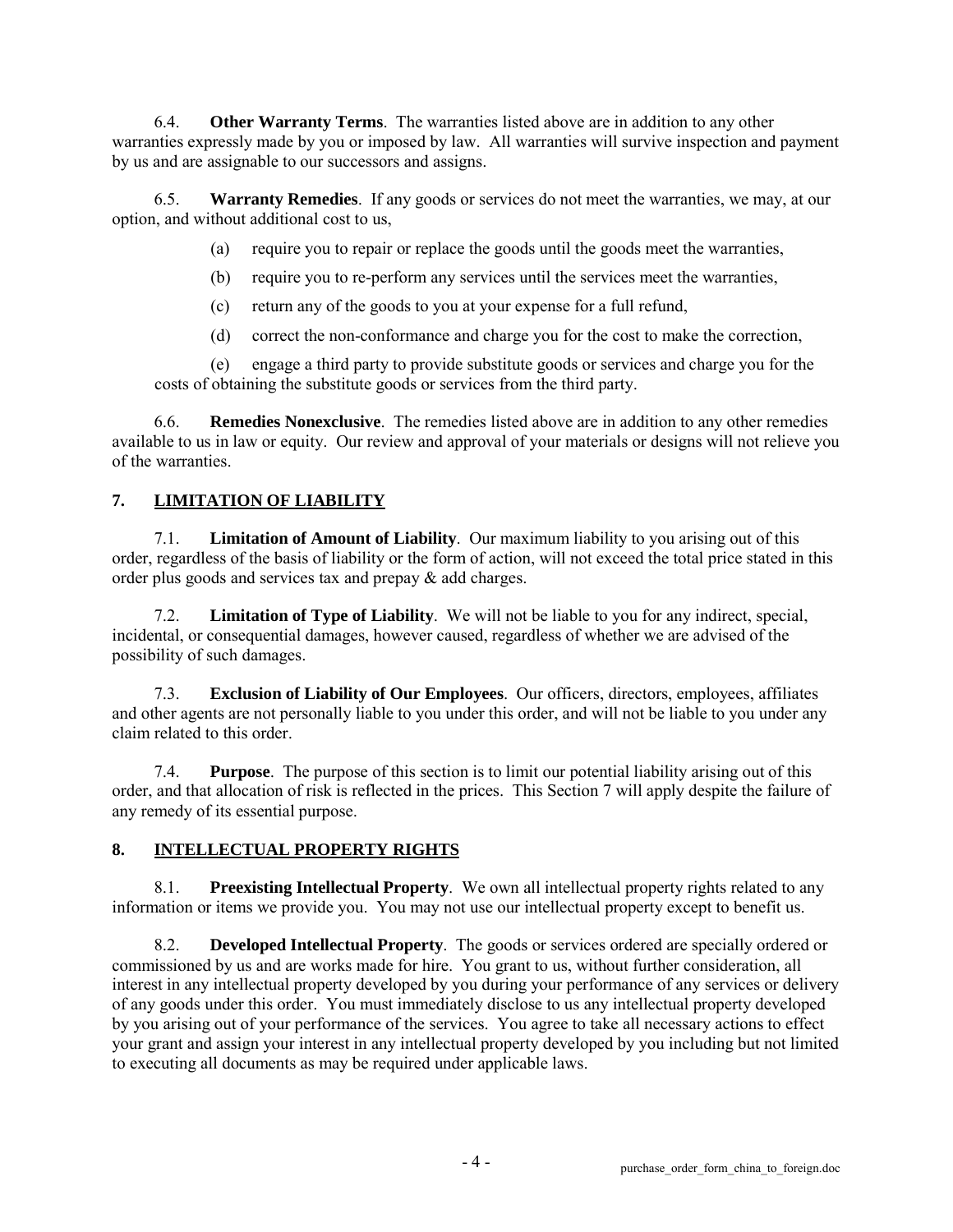8.3. **Intellectual Property Indemnification**. You will defend and indemnify us and our directors, officers, employees and affiliates against any claim alleging that your goods or services infringe or violate a patent, copyright, trademark, trade dress, trade secret, or any other contractual right, proprietary right or intellectual property right of any third party.

## **9. CONFIDENTIALITY**

9.1. **Confidential Information**. Any information regarding our intellectual property is our confidential information. The existence of this order and the information in this order is our confidential information. Any other information that we provide to you that is identified as "confidential," or is identified with similar language, or which under the circumstances surrounding disclosure ought to be treated as confidential, is our confidential information.

9.2. **Nondisclosure**. Except as required by law, you may not disclose our confidential information to any third party without our prior written consent. You must segregate our confidential information from all other information. You must destroy or return our confidential information to us upon our request.

# **10. INDEMNIFICATION AND INSURANCE**

10.1. **General Indemnification**. You will defend and indemnify us and our directors, officers, employees and affiliates against any claim or action arising out of your performance of this order.

10.2. **Insurance**. You will maintain general commercial liability insurance in the minimum amount of US \$1,000,000 combined single limit for personal injury and property damage. If you have employees, you must maintain employer's liability in a minimum amount of US \$1,000,000 per occurrence and workers' compensation insurance in accordance with law. Your insurance must include a waiver of the insurer's subrogation rights against us, unless prohibited by law.

## **11. DISPUTE RESOLUTION**

11.1. **Good-Faith Negotiation Followed by Mediation**. The parties will attempt to resolve any dispute relating to this order through good faith, informal efforts. All disputes, controversies or differences arising out of or in connection with this order that are not resolved informally, must be submitted to the Singapore Mediation Centre and the Singapore International Arbitration Centre for resolution by mediation-arbitration in accordance with the SMC-SIAC Med-Arb Procedure for the time being in force, which procedure is deemed to be incorporated by reference into this clause.

11.2. **Exclusion for Equitable Relief for Confidentiality**. We may seek equitable relief at any time to enforce the provisions of Section 9 of this order.

## **12. MISCELLANEOUS**

12.1. **Independent Contractor Status; Governing Law**. You and your employees are independent contractors and not employees, agents, joint venturers or partners of Seagate. This order is governed by the laws of Singapore, without regard to its conflicts of laws rules. The United Nations Convention on Contracts for the International Sale of Goods will not apply.

12.2. **Compliance With Laws.** You must comply with all applicable laws in performing your obligations under this order, including without limitation those governing environment, health and safety, and labor and employment practices. You must require that your sub-suppliers also comply with all